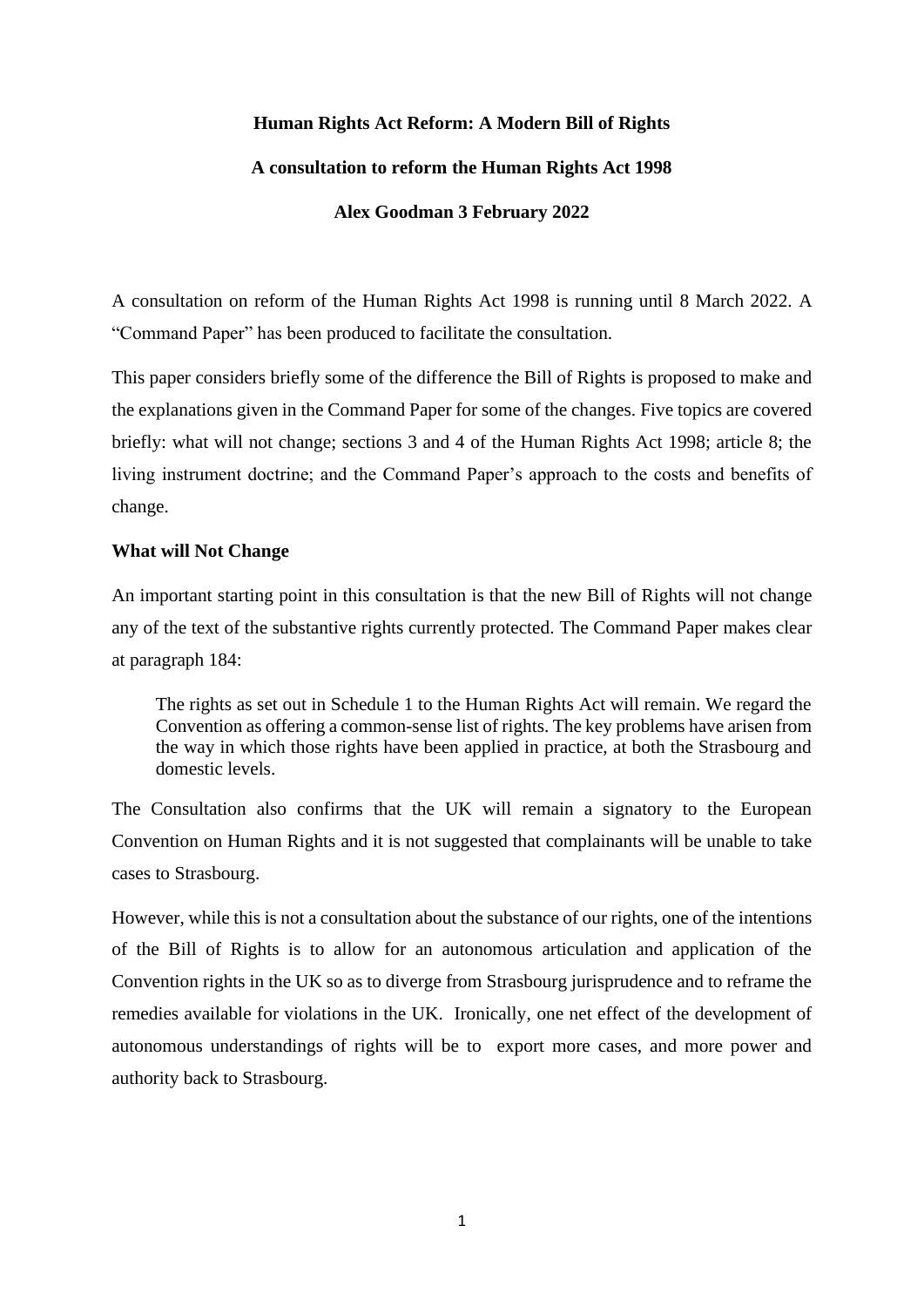# **The Command Paper's Understanding of Sections 3 and 4 of the HRA 1998**

The Command Paper is critical of section 3 of the Human Rights Act 1998; Paragraph 116 says this:

> … the Human Rights Act requires the courts to **alter the meaning** of primary legislation in order to make it compatible with the Convention rights, whenever it is possible to do so (section 3). It is one thing for the UK courts to declare legislation incompatible with human rights, but quite another for them to be **required to revise that legislation**, in material respects, in order to ensure compatibility without there being any direct or meaningful Parliamentary oversight (emphasis supplied)

Sections 3 and 4 of the HRA certainly work in a unique way, as has been judicially recognised<sup>1</sup>, but they do not operate as the Command Paper opines. Section 4 allows for declarations of incompatibility where legislation cannot be read in a way that is compatible with the Convention rights, but by section 4(6) a declaration "does not affect the validity, continuing operation or enforcement of the provision in respect of which it is give". Section 3 HRA 1998 provides:

So far as it is possible to do so, primary legislation and subordinate legislation must be read and given effect in a way which is compatible with the Convention rights

This Section…

(b)does not affect the validity, continuing operation or enforcement of any incompatible primary legislation; and

(c)does not affect the validity, continuing operation or enforcement of any incompatible subordinate legislation if (disregarding any possibility of revocation) primary legislation prevents removal of the incompatibility

In other words, far from empowering and requiring courts to "revise" legislation, section 3 provides that incompatible legislation continues to operate even where it breaches Convention rights. Courts do not "alter the meaning" and "revise the legislation" to make legislation compatible: where they would have to go that far, they can instead make a declaration of incompatibility under section 4. Such a declaration does not affect the continuing validity of the legislation. It is left up to Parliament whether to make a remedial order under section 10 of the Act to address the incompatibility.

<sup>1</sup> *Wilson v First County Trust Ltd* [2004] 1 AC 816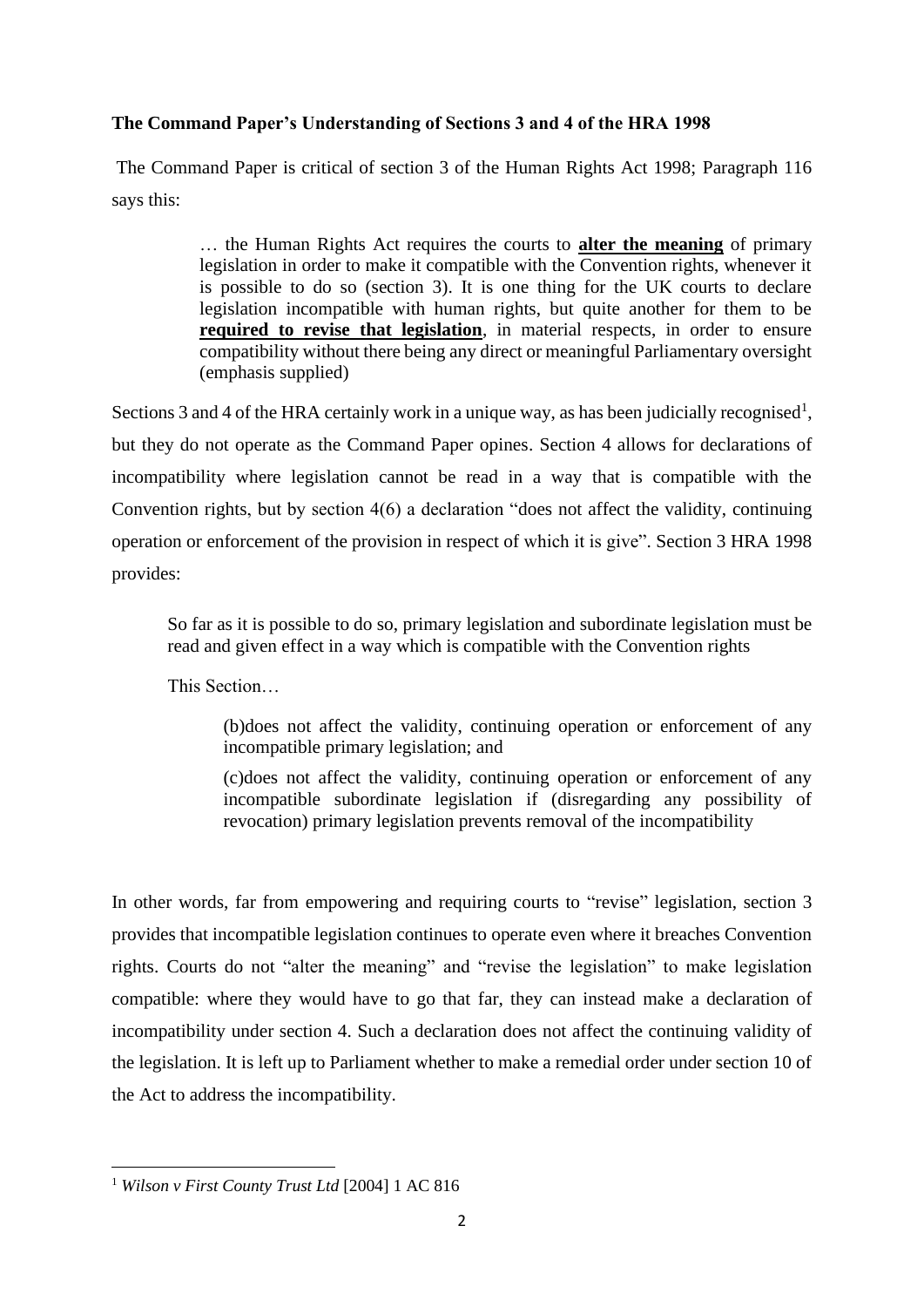This misunderstanding as to a perceived interference with parliamentary sovereignty pervades the Command Paper. The Paper suggests the part of government responsible for this consultation has not really understood that there is nothing in sections 3 or 4 that inhibit parliament from legislating contrary to the Convention. For example, at paragraph 154, n context of discussion about article 6 the paper states:

> We accept that government should be restrained by the protection of fundamental rights. The incremental expansion of rights into novel areas, however, creates a democratic tension with the prerogative of elected representatives to determine what may amount to finely balanced questions of public policy.

At paragraph 177, the conclusion is this:

The shift of law-making power away from Parliament towards the courts, in defining rights and weighing them against the broader public interest, has resulted in a democratic deficit.

This seems inconsistent with how the Human Rights Act 1998 works. It always leaves it up to Parliament to legislate in ways that are incompatible with Convention rights if it wishes to. Parliament simply has to own up to the fact that is what it is doing and face scrutiny by the Joint Committee on Human Rights. Section 19 of the HRA 1998 requires the Minister in charge of a Bill to make a statement either that a Bill is compatible with Convention rights, or that the government wishes to proceed with the Bill in any event. The HRA expressly contemplates and permits incompatible legislation being passed by parliament and indeed governments have passed legislation that was expressly acknowledged to violate provisions of the Convention: for example the Communications Act 2003 was passed with a ban on political advertising in broadcast media that was accepted to be inconsistent with article 10 of the Convention (freedom of expression).

It might be thought that properly understood, sections 3 and 4 of the Human Rights Act 1998 achieve precisely the balance which the Paper describes as desirable. Sections 3 and 4 preserve respect for the primacy of the legislature. All that the courts are doing in interpreting legislation compatibly with the Convention is seeking to implement the will of Parliament expressed through the HRA 1998 and through statements of compliance made when passing legislation.

# *Article 8*

Although there is no intention to amend the substantive provisions in Schedule 1 to the HRA, it is clear that there is a desire to emphasise the interests of society over individual rights to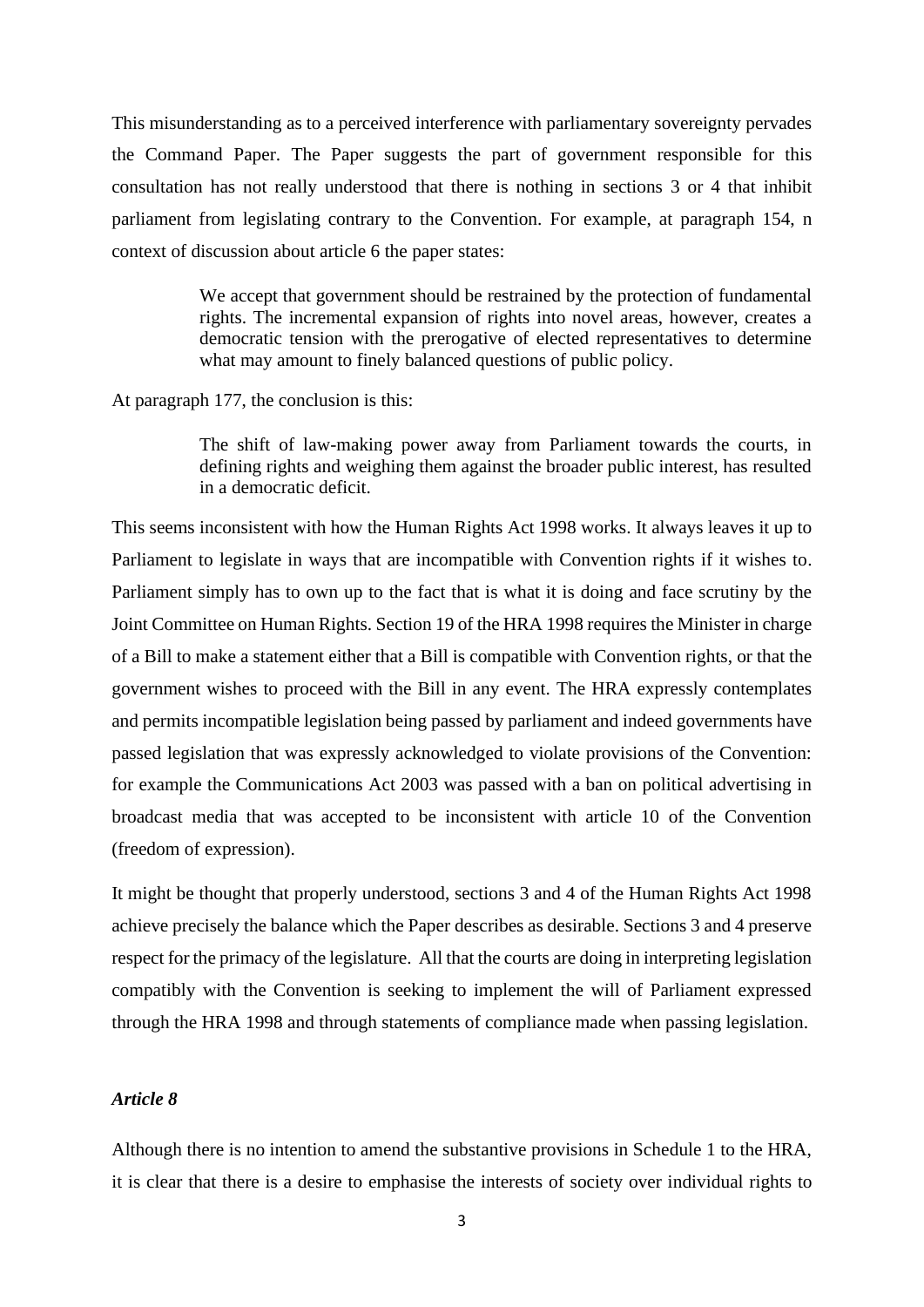respect for home and family in Article 8. It is well established that interpretation of the HRA 1998 should strive to give effect to the general principle, 'inherent in the whole of the Convention', that it is seeking to strike a 'fair balance … between the demands of the general interest of the community and the requirements of the protection of the individuals' fundamental rights<sup>32</sup> In the context of article 8 specifically, the assessment of proportionality must be applied having regard to the "overriding requirement" to "balance the interests of society with those of individuals and groups"<sup>3</sup>. However, the government expresses the view in the Command Paper that in some respects that balance is not being struck properly by the courts. Various examples are given in the Paper of cases where criminals who grew up in the UK or have roles as fathers to British children could not be deported. The paper says the intention is to:

"Provide greater clarity regarding the interpretation of certain rights, such as the right to respect for private and family life, by guiding the UK courts in interpreting the rights and balancing them with the interests of our society as a whole (paragraph 282 onwards)"

The government asserts that despite its legislative changes seeking to tilt the balance away from individual rights, there remain "ongoing challenges" which "demonstrate the case for direct reform of the Human Rights Act" (paragraph 293). The Command Paper does not examine the effectiveness of measures already taken to diminish individual rights to resist deportation and this is an area where the legislature has been able to use the margin of appreciation afforded by Strasbourg to maximise the weight given to the interests of society in deportation through amendments in 2014, inserting section 117C of the Nationality Immigration and Asylum Act 2002. That provision is entitled "additional considerations in cases involving foreign criminals" and is reflected in paragraph 399 of the Immigration Rules. This provides for account to be taken of the following factors in weighing whether there is an article 8 case to resist deportation:

(1) The deportation of foreign criminals is in the public interest.

(2) The more serious the offence committed by a foreign criminal, the greater is the public interest in deportation of the criminal.

(3) In the case of a foreign criminal ("C") who has not been sentenced to a period of imprisonment of four years or more, the public interest requires C's deportation unless Exception 1 or Exception 2 applies.

(4) Exception 1 applies where—

(a) C has been lawfully resident in the United Kingdom for most of C's life,

<sup>2</sup> *Sporrong and Lönnroth v Sweden* (1982) 5 EHRR 35, ECtHR, at para 69

<sup>3</sup> *Huang v Secretary of State for the Home Department* [2007] 2 AC 167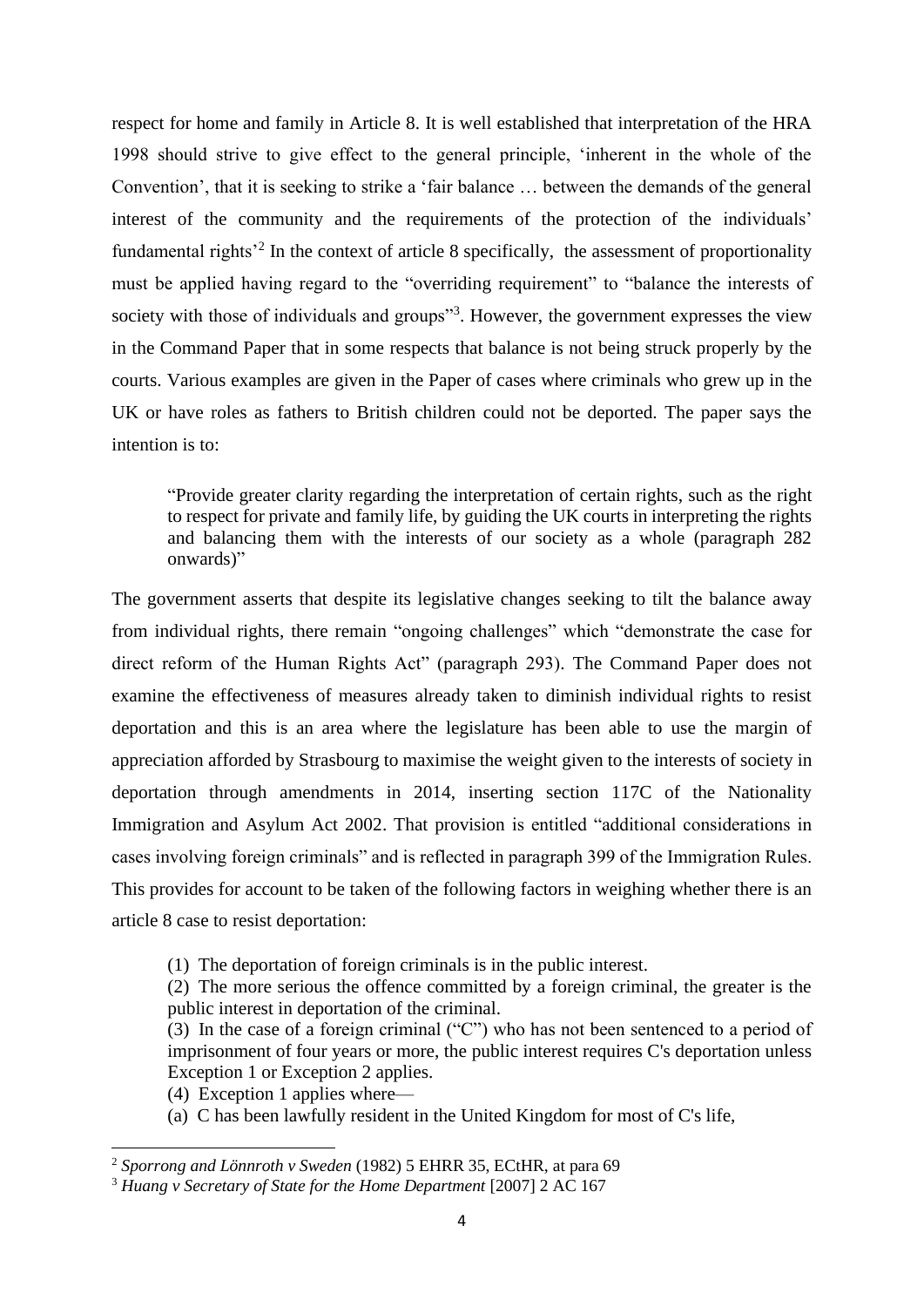(b) C is socially and culturally integrated in the United Kingdom, and

(c) there would be very significant obstacles to C's integration into the country to which C is proposed to be deported.

(5) Exception 2 applies where C has a genuine and subsisting relationship with a qualifying partner, or a genuine and subsisting parental relationship with a qualifying child, and the effect of C's deportation on the partner or child would be unduly harsh. (6) In the case of a foreign criminal who has been sentenced to a period of imprisonment of at least four years, the public interest requires deportation unless there are very compelling circumstances, over and above those described in Exceptions 1 and 2.

(7) The considerations in subsections (1) to (6) are to be taken into account where a court or tribunal is considering a decision to deport a foreign criminal only to the extent that the reason for the decision was the offence or offences for which the criminal has been convicted.

The "margin of appreciation" is a doctrine by which the Strasbourg court recognises that national authorities are in principle better placed than an international court to evaluate local needs and conditions and that the machinery of the Convention is subsidiary to national systems<sup>4</sup>. Section 117C presents an illustration of the UK legislature using its margin of appreciation to tilt the balance between individual rights and the interests of society as far as it can in favour of the interests of society. Experience of representing individuals facing deportation in this context is that the exceptions are difficult to meet. For example, a thirtyyear-old man with indefinite leave to remain, who has lived in the UK since childhood, who is convicted of dealing drugs and sentenced to four years imprisonment will have to show that: he is culturally integrated; it would be unduly harsh to deport him; and there are some more very compelling circumstances on top of those circumstances that outweigh the public interest in deporting him. Even if he had children deportation must be both unduly harsh and there must be very compelling circumstances.

A counterpoint to the perspective in the Command Paper might be that section 117C exhibits how parliamentary sovereignty has been *preserved* rather than undermined by the Human Rights Act 1998.

<sup>4</sup> *Hatton v United Kingdom* (2003) 37 EHRR 611, at paras 97–103 and 123.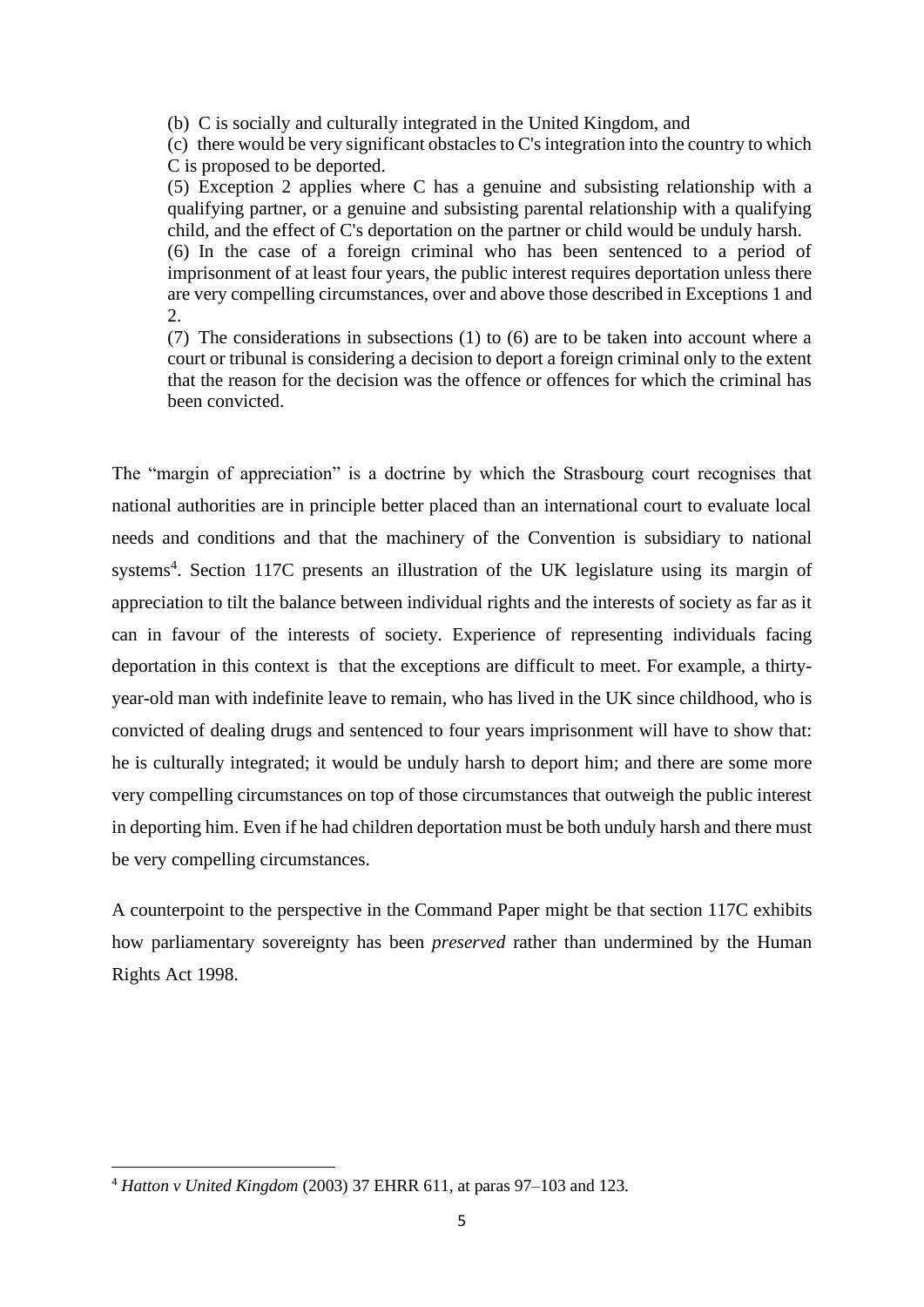### **The Objection to the "Living Instrument" doctrine**

The Paper argues strongly against the Strasbourg "living instrument" doctrine which it says means that the Strasbourg court has developed rights in ways "going well beyond what the drafters and original signatories had intended or could reasonably have anticipated" (paragraph 47). Thus, in respect of *Hatton and others v United Kingdom* (2003) 37 EHRR 28 the Paper asserts the ECtHR stretched human rights so as to be "capable of stipulating environmental policy".

Many democratic countries protect fundamental rights through constitutions that are seen as living instruments: the US constitution was drafted a hundred years before the abolition of slavery, yet is now capable of protecting black people against discrimination. In the UK we do not have a constitutional document of that kind, but that "living" quality is praised in the Command Paper as a key component of the dynamism of the common law. The alternative to a living instrument would presumably be rights based on 1950s thinking where homosexuality was outlawed and women did not have equal rights in the workplace, where Watson and Crick had not yet discovered the double-helix structure of DNA and the digital age was far distant. It might be thought illogical that a Bill of Rights should *not* be a living instrument.

In support of the objection to the living instrument doctrine, the Paper cites *Hirst v The United Kingdom (No.2)* [2004] 38 EHRR 40 which concerned article 3, protocol 1, the duty to hold free elections. The Command Paper makes the point that when the UK signed the Convention it had a prohibition on voting rights for felons, a fact reflected in the travaux préparatoires of the Convention and in the minority judgments in the *Hirst* case.

The *Hirst* case was brought in the UK in 2001 and decided in Strasbourg in 2005. In response, in 2018 the UK proposed to the Council of Europe that prisoners on licence would be permitted to vote. That was accepted as remediating the breach and the case was closed. The change has been given effect without any legislative amendment and consists of guidance to prison governors and a leaflet issued to prisoners advising them of their voting rights. The government's estimate is that amendment would permit up to 100 prisoners on licence to vote at any one time<sup>5</sup>.

Clearly, prisoner voting rights is an issue on which the UK parliament took a line that it simply did not accept there should be any compromise (despite the *Hirst* judgment). To that extent out

<sup>5</sup> [Prisoners' voting rights \(parliament.uk\)](https://researchbriefings.files.parliament.uk/documents/CBP-7461/CBP-7461.pdf)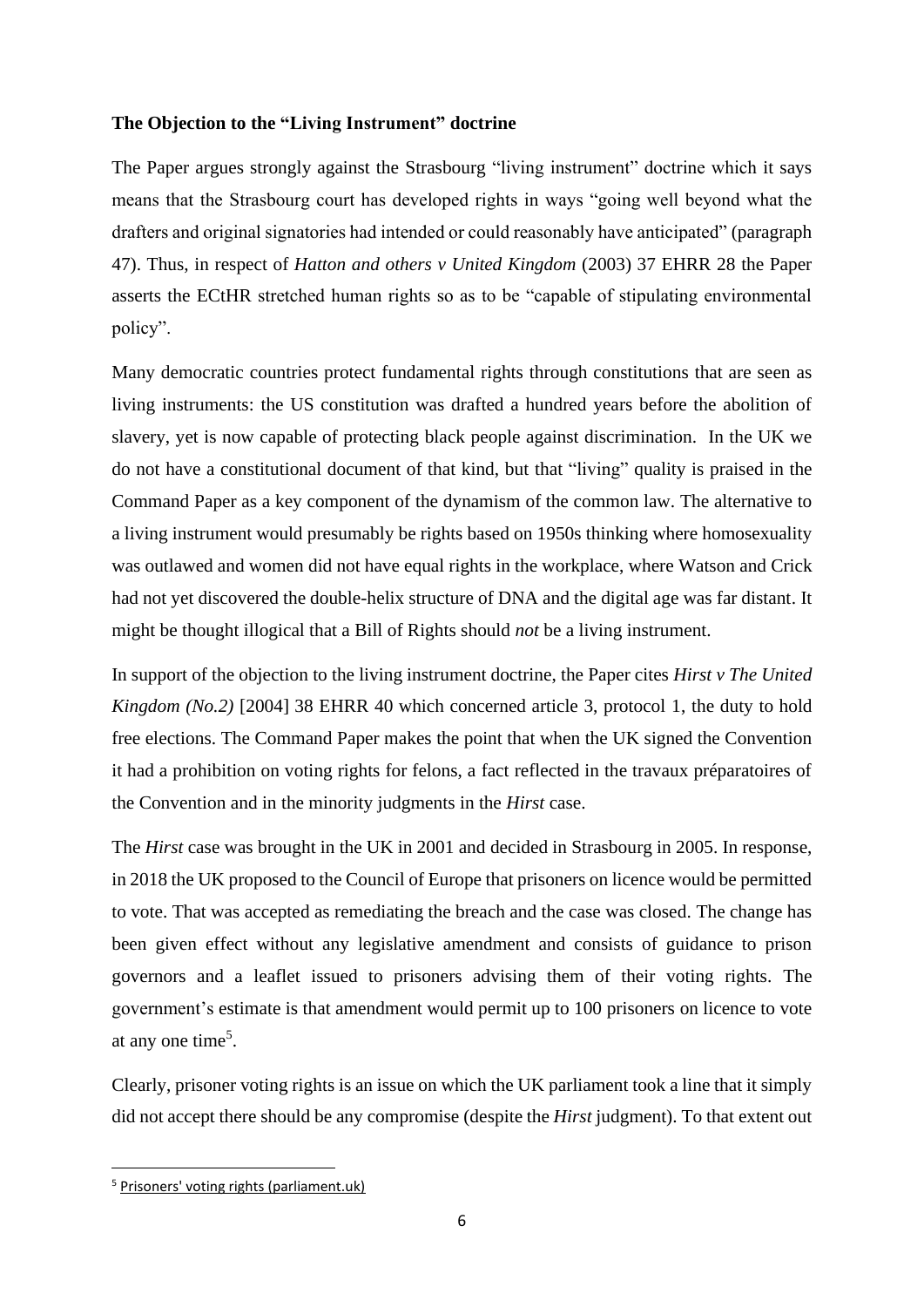treaty obligation contained in Article 46 to take take "general measures in its domestic legal order to put an end" to the breach has led to a concession which is historically against the wishes of parliament. The case does therefore to a limited extent exhibit that compliance with the Convention limits the sovereignty of the UK Parliament to legislate in ways that are contrary to those minimum standards. But one also has to acknowledge that the UK has refused to legislate a response to the Hirst case for over twenty years. What was ultimately required so as to achieve what the Council of Europe saw as compliance did not involve any legislative action and was *de minimis* in practical terms.

However, the real issue with the reliance of the Command Paper on the *Hirst* case is that the history of that matter is all about the Convention and the Council of Europe: it has nothing to do with the Human Rights Act 1998. Parliament has not been forced to do anything it does not want by virtue of that domestic legislation.

#### **Costs and Benefits**

Question 29 of the Consultation is "what do you consider to be the likely costs and benefits of the proposed Bill of Rights?"

The Command Paper shies away from acknowledging any case in favour of the Human Rights Act or the status quo. There is no section on what the government considers to be the benefits of the Human Rights Act, for example to individuals whose liberty has been deprived and restored; to those safeguarded from inhuman treatment; to the transformative effects of nondiscrimination. Nor does the Command Paper attempt to acknowledge or reflect diverse opinion on the Human Rights Act. Almost the only sources of authority cited are men with a long history of practice in the law: the late Sir John Laws, John Holbrook, Lord Sumption. I did not find any reference to the views of a woman in the Command Paper. Similarly, there has been no attempt to reflect the views of anyone from a minority or anyone who had been a victim of human rights abuse.

By contrast to the UK, every other democratic country protects fundamental rights in single written constitutions. Those constitutions usually have provisions which entrench fundamental rights through mechanisms like prohibiting them being changed without a referendum, or requiring a super majority in parliament, or two parliamentary votes either side of an election.